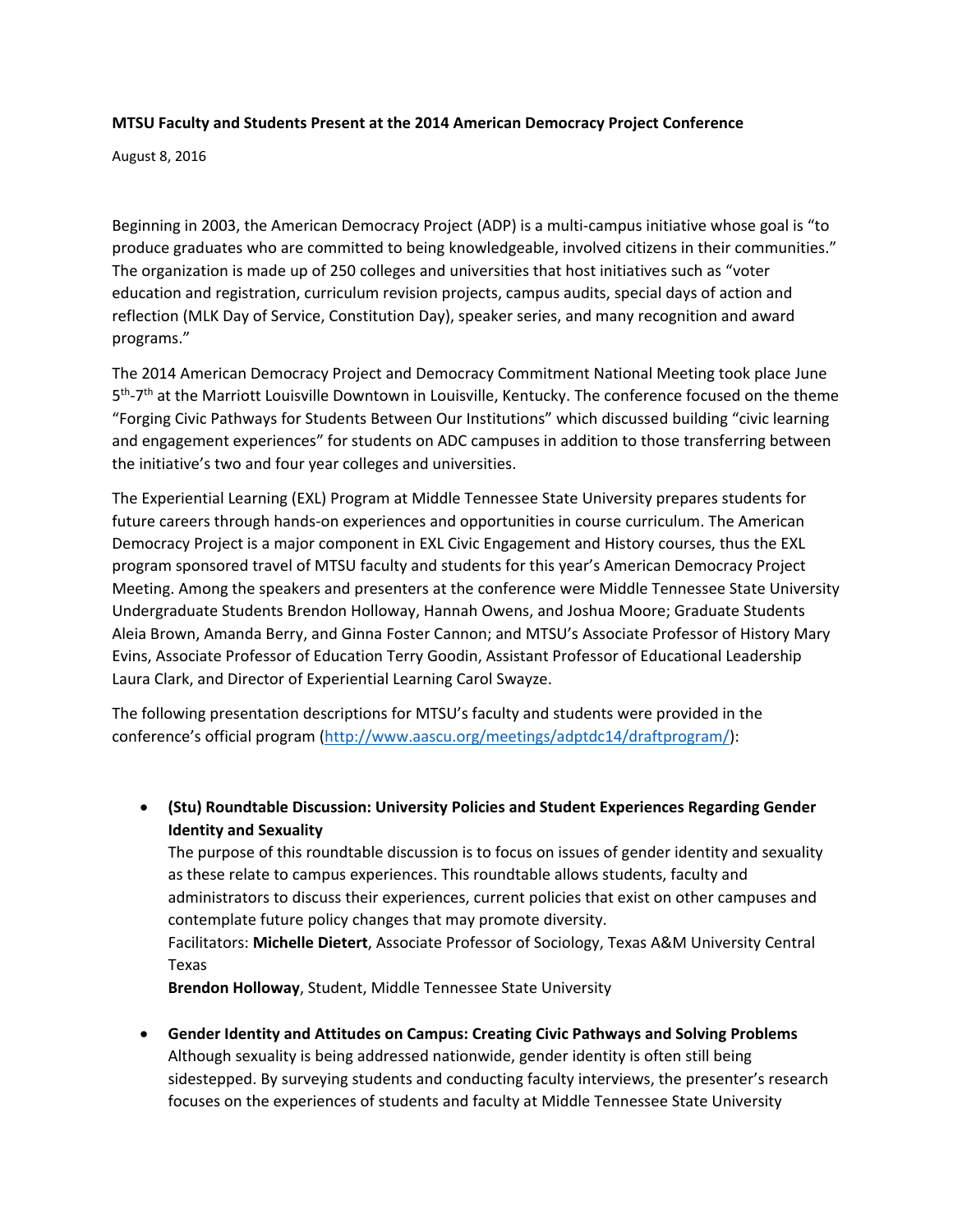regarding gender identity, and how we can create pathways guiding us toward acceptance as a university through ADP.

**Brendon T. Holloway**, Student, Middle Tennessee State University

## **Civic Engagement among Engaged Students**

This study provides a base understanding of student civic engagement for those seeking out VADP (civic engagement activities) and those who participate in university events and activities without a civic engagement focus. Qualitative and quantitative responses to ADP event/activity surveys and an ADP public art project are discussed.

Presenters: **Michelle Dietert**, Associate Professor of Sociology, Texas A&M University - Central Texas

**Brendon Holloway**, Student, Middle Tennessee State University

 **Citizenship and Enforcement: Is Citizenship That's Coerced as Valuable as Voluntary? MTSU's Tobacco-Free Policy**

In 2012, Middle Tennessee State University began a campus-wide tobacco-free policy. Initial thoughts were that the policy would be freely complied with. Instead, noncompliance and cynicism abound. If voluntary participation is not working, direct enforcement may provide a different, more compliant outcome. ADP asks, is some sort of enforcement necessary for positive citizenship?

**Hanah Owens**, Student, Middle Tennessee State University

## **A Step in the Right Direction: Organizing the Community Forum**

National Issues Forums held across the country last year created opportunities for citizens to discuss community issues vis-a-vis higher education and renewed town-gown dialogues, setting the stage for universities' own campus discussions, using the tag, "We all got issues. What's yours?"

**Joshua Moore**, Student, Middle Tennessee State University

 **Reflecting on the Past, Moving Forward: New Prospect's Legacy with the Jewish Community** New Prospect Baptist Church is moving into the Old Jewish Community Center. This transition follows the pattern of predominately black churches moving into Jewish spaces in Cincinnati, Ohio. It is also an opportunity to sustain the Black-Jewish legacy that peaked during the civil rights movement.

Presenter: **Aleia Brown**, Graduate Student, Middle Tennessee State University

 **Recovering Rural Community Heritage: Preserving One Room School Houses as Public Work** With fellow students at the Center for Historic Preservation, the presenter has been working with local communities in Tennessee to preserve the physical buildings and histories of one room school houses. By preserving these schools, we help to maintain communities' cultural history and shared heritage.

Presenter: **Amanda Barry**, Graduate Student, Middle Tennessee State University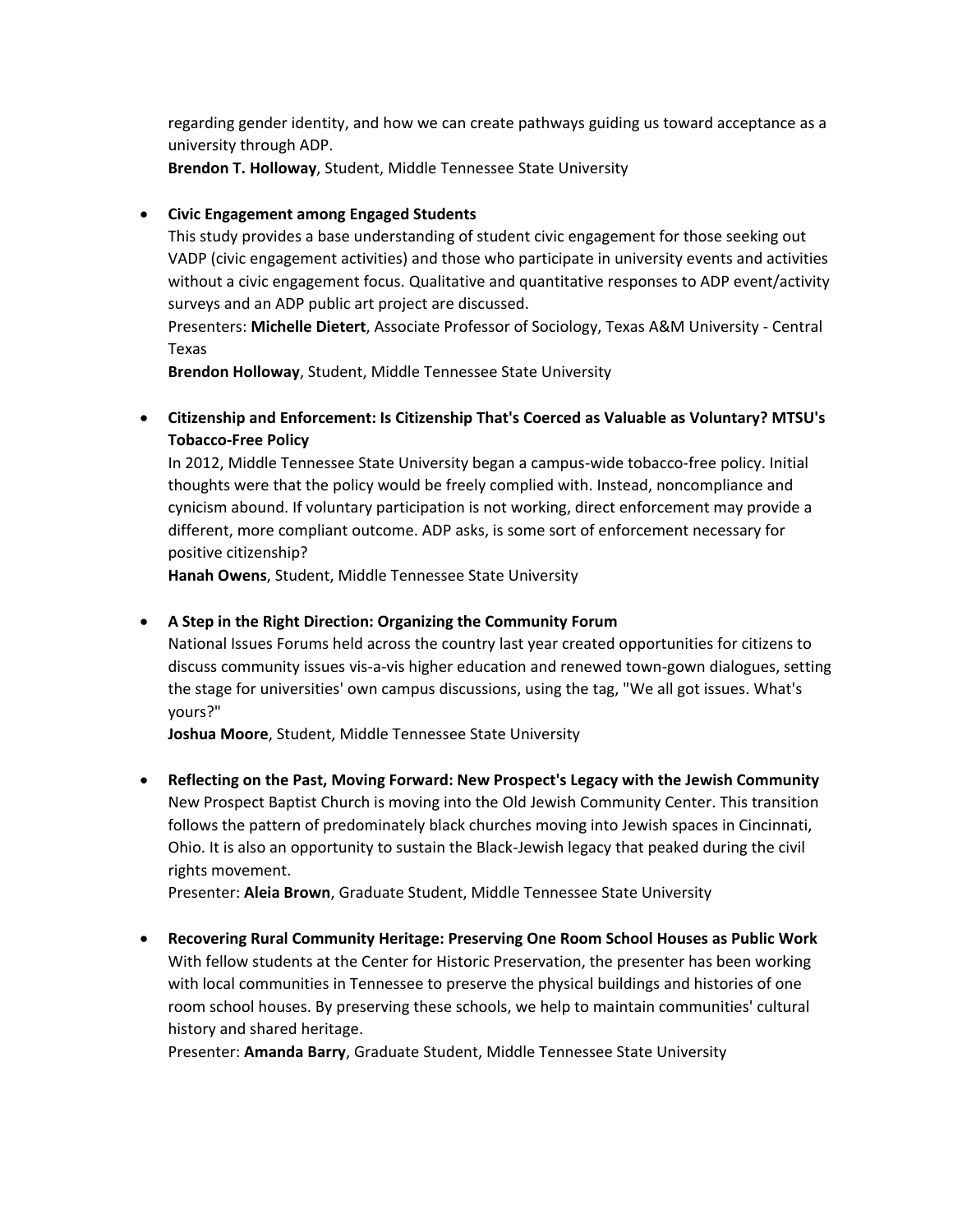**Community Partnerships: Transforming Luxury Historic Hotels into Vehicles of Civic Engagement**

Community partnerships between historic preservationists, public historians and luxury historic hotels have the potential to transform hotels into vehicles of civic engagement. These partnerships help explore how these historic sites were more than just pleasure palaces; they were also conflicted spaces in terms of gender, class and race.

Presenter: **Ginna Foster Cannon**, Graduate Student, Middle Tennessee State University

 **(Pol) Pre-conference Session: Election 2014 and Beyond—An i3 (Information, Ideas, and Innovation) Conversation** (open to all)

Join ADP and TDC for a conversation designed to exchange information, ideas and innovations about advancing student electoral and political engagement in this year's mid-term election cycle and beyond.

Facilitators: **Mary Evins**, Associate Professor, Center for Historic Presentation and Department of History; ADP Campus Coordinator, Middle Tennessee State University **Alberto Olivas**, Director, Center for Civic Participation, Maricopa Community Colleges (Ariz.)

**Attitudes, Actions, and Asking Questions: Assessing MTSU's Civic Health Baseline**

MTSU's campus civic health survey is providing a platform for new discussions that are opening doors to a series of new relationships with community colleges across the state and with civic and educational organizations in the community toward shared objectives for increased civic health awareness and stronger institutional interconnections.

Presenter: **Mary Evins**, Associate Professor, Center for Historic Presentation and Department of History; ADP Campus Coordinator, Middle Tennessee State University

 **Where Learning Meets Doing: Using Problem-Based Learning to Connect Universities, Community Colleges and the Communities They Serve**

Problem-Based Learning (PBL) is an instructional strategy that organizes learning around a central problem, creating a link between community colleges and universities seeking to address specific, local issues. Shared problems unite schools and communities in common activities. This presentation discusses the role of PBL in creating a common learning community. Presenter: **Terry Goodin**, Associate Professor of Education, Middle Tennessee State University

 **Pre-Service Teachers and Policy Pathways: Discovering the Connection between Education Policymaking and K-12 Classrooms**

Education policy has been de-emphasized in recent re-designs of teacher education curriculum, and this presentation will describe how teacher education faculty members can provide authentic experiences for preservice teachers to observe and experience education policymaking. Results of a project at Middle Tennessee State University, College of Education, are presented.

Presenter: **Laura Clark**, Assistant Professor of Educational Leadership, Middle Tennessee State University